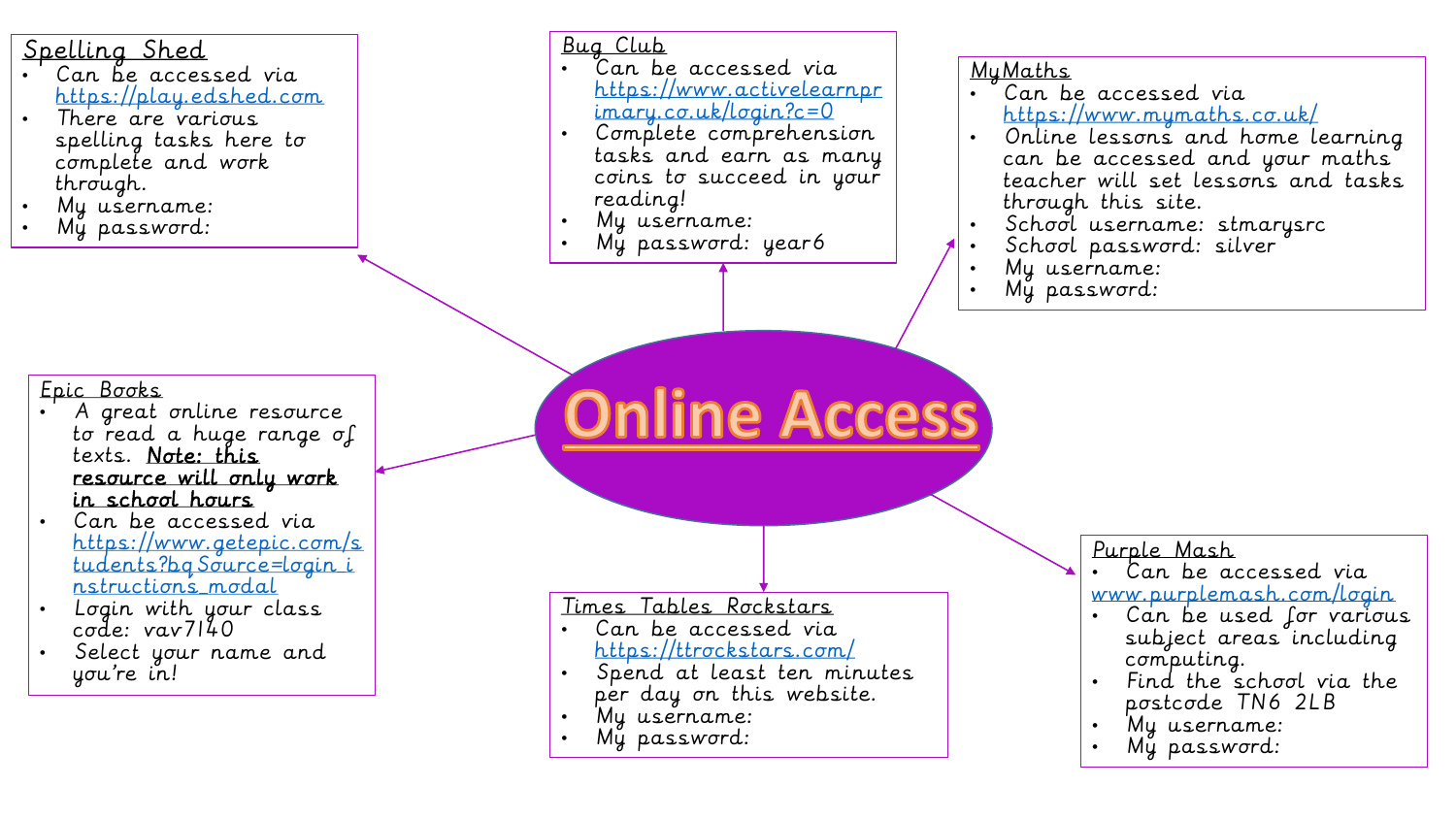# **Year 6 Tasks**

Art and D&T

- Research the artist Paul Nash. What did he paint and why? Could you recreate one of his paintings in any medium: paint, coloured pencils, pastels? Or a fact sheet about his work? Or both!
- Could you make some Easter biscuits and drop them to someone who would appreciate them?
- Can you build a tall tower that will support a tennis ball? How tall can you make it?

#### Maths

- Regular MyMaths tasks will be set. Look at the online lessons for the different learning modules.
- Please spend at least 10 minutes per day on Times Tables Rockstars.
- Can you measure the length of surfaces around your home? Now convert them into mm, cm, m.

#### English

- Have a look at the videos on Literacy Shed. Could you write a text of your choosing about one of them?
- Look at<http://www.pobble365.com/> Can you improve the 'sick' sentences?
- Can you write a letter as a soldier in the trenches? How would you describe your surroundings, thoughts and feelings? What would you miss from home?
- Write a leaflet for someone who is self-isolating? What advice would you give them to keep children entertained?

## History and Geography

- Research your local area. What was it like during war time? Can you complete a table that compares similarities and differences between then and now?
- Using a six figure grid reference, could you make a map of your local area? Perhaps your home to your school?

## RE

- Research the Stations of the Cross. Could you create a double-page spread of each station? Create a prayer in summary.
- Write a diary entry as Mary describing how you would feel if you watched Jesus' walk through the crowds, carrying the cross.

#### Science

- Can you keep a diary entry of an object's shadow on a sunny day? How does it change and why do you think this is?
- Create an animal. Tell me where it lives and how it has adapted to its environment. Could you draw it and describe it?